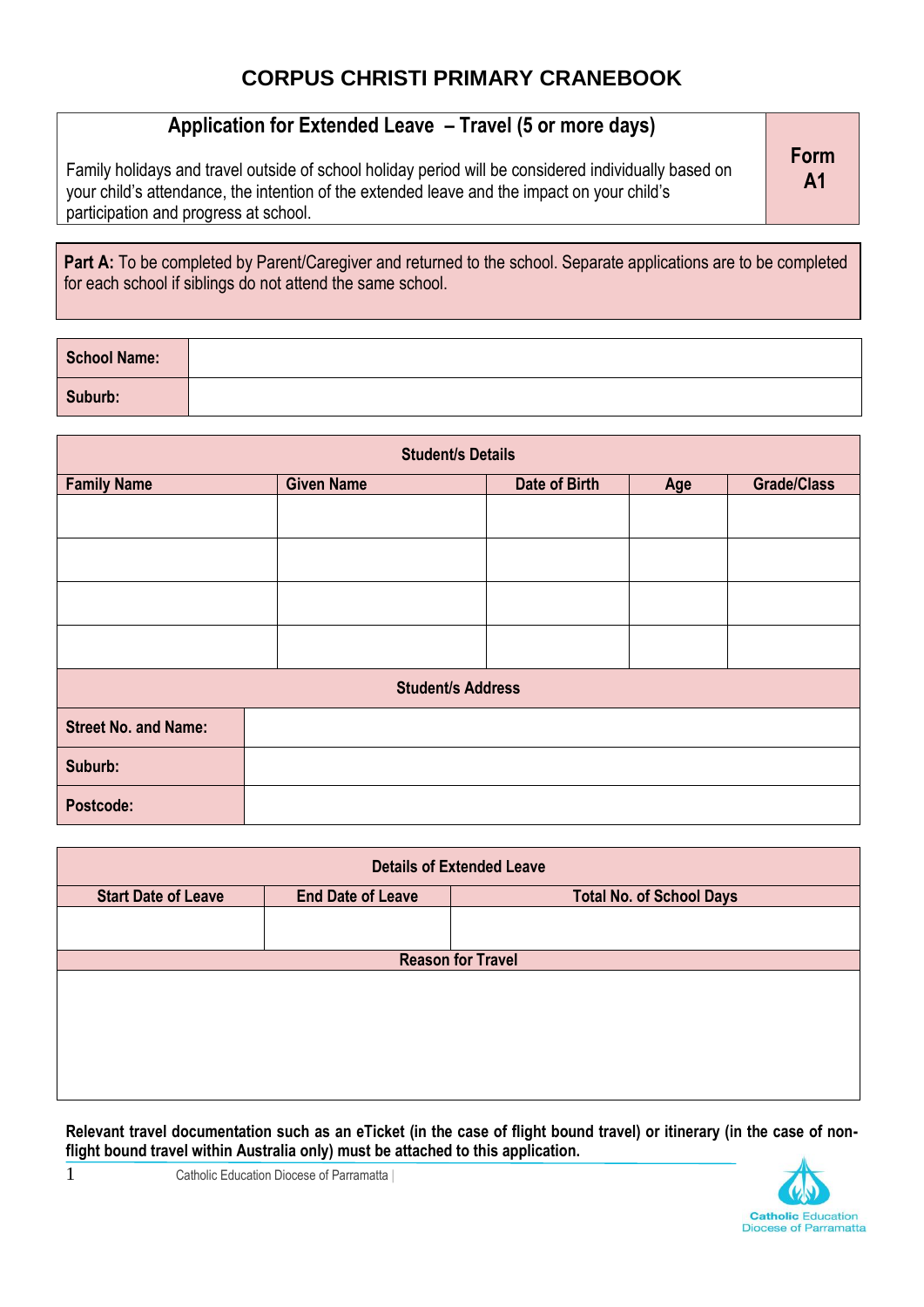# **CORPUS CHRISTI PRIMARY CRANEBOOK**

| <b>Details of Prior Approved Extended Leave - Travel</b>                                                                                                                             |                                |                           |  |  |
|--------------------------------------------------------------------------------------------------------------------------------------------------------------------------------------|--------------------------------|---------------------------|--|--|
| Are there any current or previous applications for extended leave during this current school year? (Please tick)<br>If yes, please provide details of previous extended leave below. |                                |                           |  |  |
| <b>Previous Leave Start Date</b>                                                                                                                                                     | <b>Previous Leave End Date</b> | <b>No. of School Days</b> |  |  |
|                                                                                                                                                                                      |                                |                           |  |  |

| <b>Parent/Caregiver Details</b> |  |                   |  |                                  |                  |  |
|---------------------------------|--|-------------------|--|----------------------------------|------------------|--|
| <b>Family Name</b>              |  | <b>Given Name</b> |  | <b>Relationship to Student/s</b> |                  |  |
|                                 |  |                   |  |                                  |                  |  |
| <b>Street No. and Name:</b>     |  |                   |  |                                  | Postcode:        |  |
| Suburb:                         |  |                   |  |                                  | <b>Phone No:</b> |  |

As the parent/caregiver and the applicant for the above mentioned student/s, I hereby apply for a Certificate of Extended Leave – Travel and understand that my child/children will be granted a period of extended leave upon acceptance by the Principal for the reason provided.

I understand that, if the application is accepted:

- o I am responsible for the supervision of the student/s during the period of extended leave
- o The accepted period of extended leave is limited to the period indicated
- o The accepted period of extended leave is subject to the conditions listed on the Certificate of Extended Leave
- o The period of extended leave will count towards my child's/children's absences from school.

I declare that the information provided in this application is to the best of my knowledge and belief; accurate and complete. I recognise that should statements in this application later prove to be false or misleading any decision made as a result of this application may be reversed. I further recognise that a failure to comply with any condition set out in the application may result in the provided period of extended leave being cancelled.

| Signature of Parent/Caregiver | <b>Date</b> |
|-------------------------------|-------------|
|                               |             |
|                               |             |

#### **Privacy Statement**

The information provided will be used to process the student's Application for Extended Leave – Travel during the period indicated. It will only be disclosed for the following purposes:

- o General student administration relating to the education and welfare of the student
- o Communication with students and parents/caregivers
- o To ensure the health, safety and welfare of students, staff and visitors to the school
- o State and national reporting purposes
- o For any other purpose required by law

**Once you have completed and signed this application, please return to the school Principal**